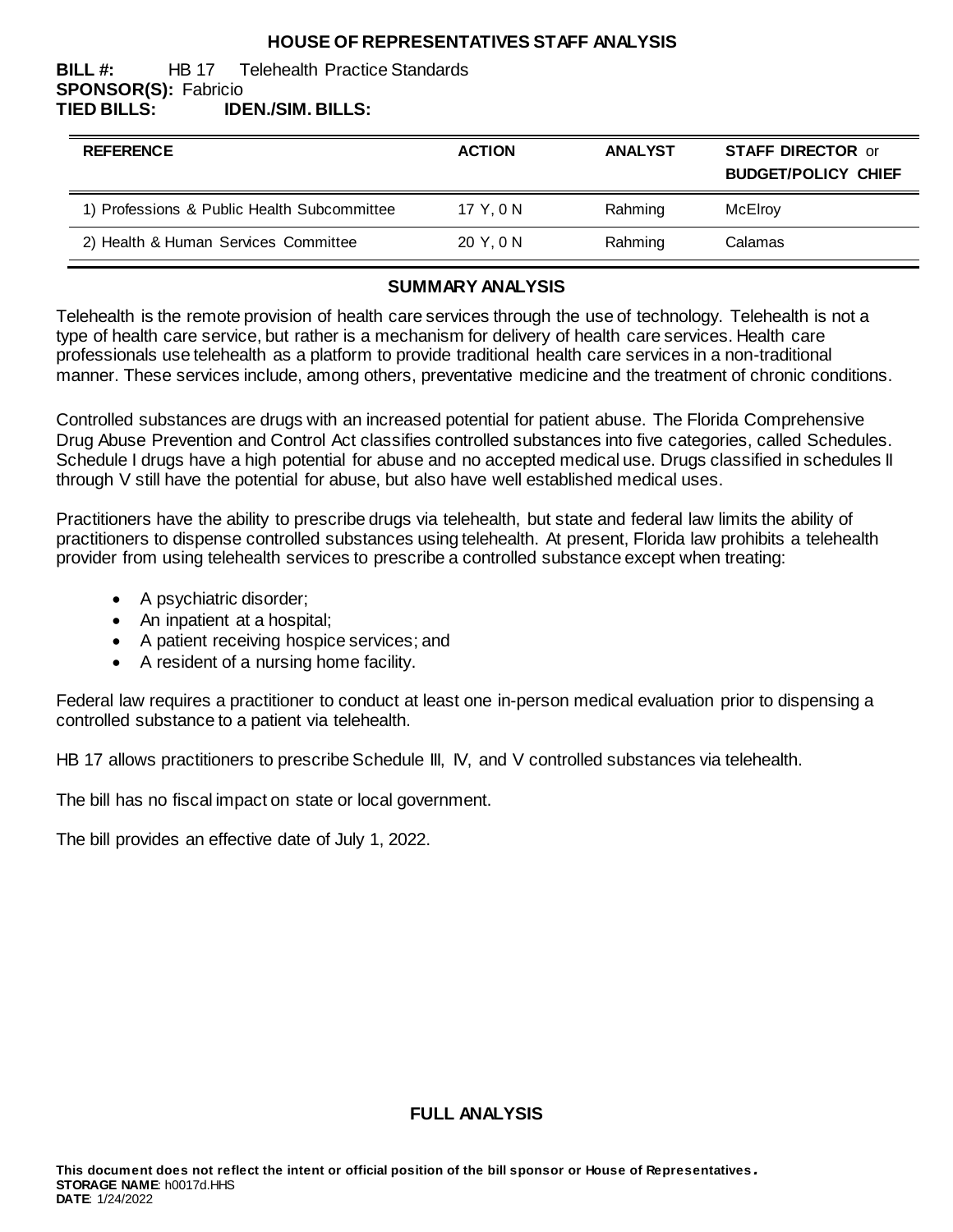## **I. SUBSTANTIVE ANALYSIS**

## A. EFFECT OF PROPOSED CHANGES:

## **Current Situation**

## **Telehealth**

Telehealth is not a type of health care service but rather is a mechanism for delivery of health care services. Health care professionals use telehealth as a platform to provide traditional health care services in a non-traditional manner. These services include, among others, preventative medicine and the treatment of chronic conditions.<sup>1</sup>

Telehealth, in its modern form,<sup>2</sup> started in the 1960s in large part driven by the military and space technology sectors.<sup>3</sup> Specifically, telehealth was used to remotely monitor physiological measurements of certain military and space program personnel. As this technology became more readily available to the civilian market, telehealth began to be used for linking physicians with patients in remote, rural areas. As advancements were made in telecommunication technology, the use of telehealth became more widespread to include not only rural areas but also urban communities. Due to recent technology advancements and general accessibility, the use of telehealth has spread rapidly and is now becoming integrated into the ongoing operations of hospitals and healthcare systems around the country.<sup>4</sup> In fact, there are currently an estimated 200 telehealth networks, with 3,000 service sites in the U.S.<sup>5</sup>

Telehealth is used to address several problems in the current health care system. Inadequate access to care is one of the primary obstacles to obtaining quality health care.<sup>6</sup> This occurs in both rural areas and urban communities.<sup>7</sup> Telehealth reduces the impact of this issue by providing a mechanism to deliver quality health care, irrespective of the location of a patient or a health care professional. Cost is another barrier to obtaining quality health care.<sup>8</sup> This includes the cost of travel to and from the health care facility, as well as related loss of wages from work absences. Costs are reduced through telehealth by decreasing the time and distance required to travel to the health care professional. Two more issues addressed through telehealth are the reutilization of health care services and hospital readmission. These often occur due to a lack of proper follow-up care by the patient<sup>9</sup> or a chronic condition.<sup>10</sup> These issues however can potentially be avoided through the use of telehealth and telemonitoring.<sup>11</sup>

# Regulation of Telehealth in Florida

*Service Providers*

 $\overline{a}$ 

<sup>1</sup> U.S. Department of Health and Human Services, *Report to Congress: E-Health and Telemedicine* (August 12, 2016), available at <https://aspe.hhs.gov/system/files/pdf/206751/TelemedicineE-HealthReport.pdf> (last visited Nov. 1, 2021).

<sup>&</sup>lt;sup>2</sup> Historically, telehealth can be traced back to the mid to late 19th century with one of the first published accounts occurring in the early 20th century when electrocardiograph data were transmitted over telephone wires. *See* Field MJ, editor, Institute of Medicine Committee on Evaluating Clinical Applications of Telemedicine, *Telemedicine: A Guide to Assessing Telecommunications in Health Care. 2, Evolution and Current Applications of Telemedicine*, available a[thttps://www.ncbi.nlm.nih.gov/books/NBK45445/](https://www.ncbi.nlm.nih.gov/books/NBK45445/) (last visited Nov. 1, 2021).

<sup>3</sup> *Id.*

<sup>4</sup> American Telemedicine Association, *Telehealth Basics*, available at <https://www.americantelemed.org/resource/why-telemedicine/> (last visited Nov. 1, 2021).

<sup>5</sup> *Id.*

<sup>6</sup> *Id.*

<sup>7</sup> *Id*.

<sup>8</sup> *Id.*

<sup>9</sup> Post-surgical examination subsequent to a patient's release from a hospital is a prime example. Specifically, infection can occur without proper follow-up and ultimately leads to a readmission to the hospital.

 $10$  For example, diabetes is a chronic condition which can benefit by treatment through telehealth.

<sup>11</sup> Telemonitoring is the process of using audio, video, and other telecommunications and electronic information processing

**STORAGE NAME**: h0017d.HHS **PAGE: 2** technologies to monitor the health status of a patient from a distance.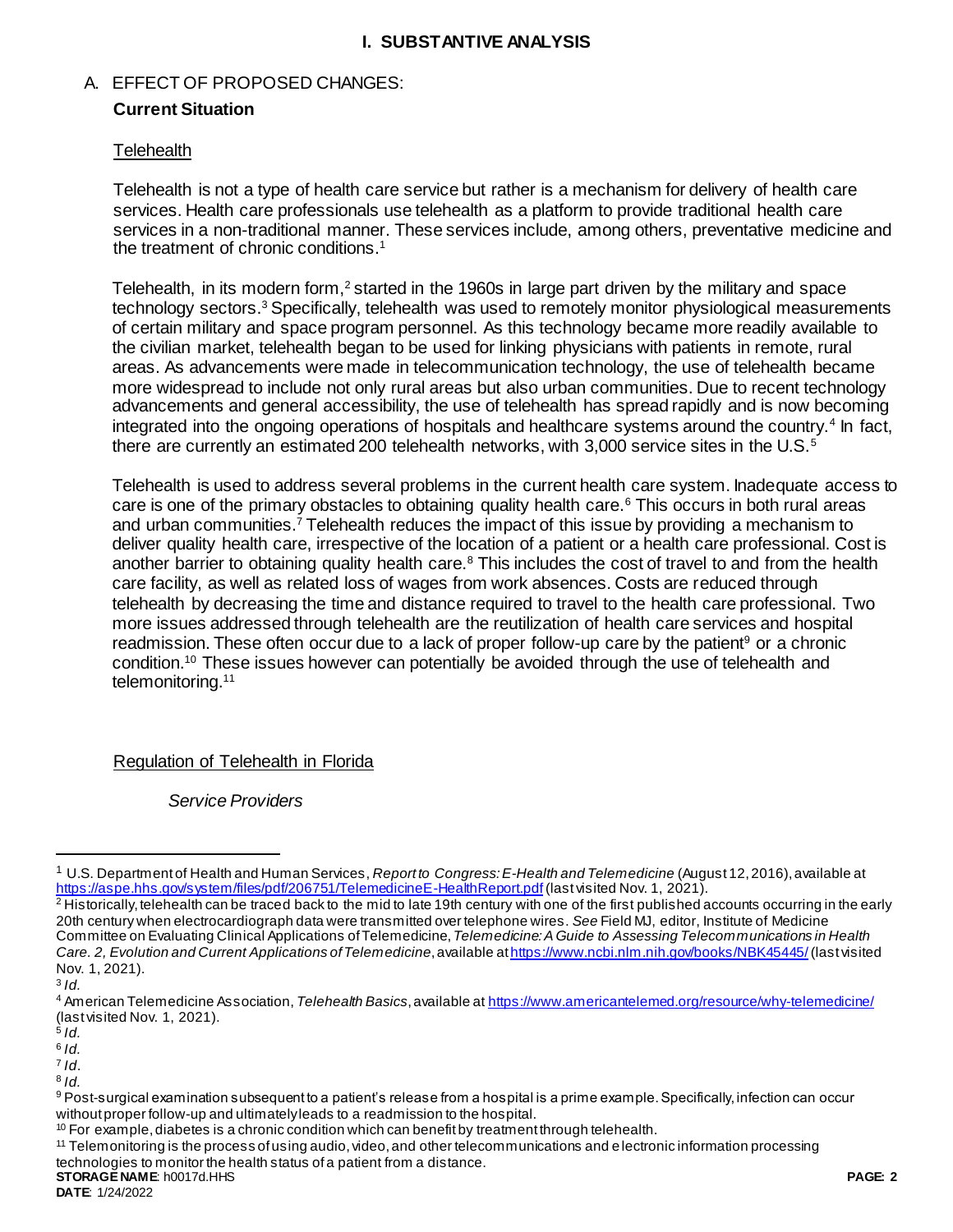Current law broadly defines telehealth as the use of synchronous or asynchronous telecommunications technology by a telehealth provider to provide health care services, including, but not limited to: <sup>12</sup>

- Assessment, diagnosis, consultation, treatment, and monitoring of a patient;
- Transfer of medical data:
- Patient and professional health-related education;
- Public health services; and
- Health administration.

Telehealth does not include audio-only telephone calls, e-mail messages, or facsimile transmission under Florida law.<sup>13</sup> No express authority is needed to communicate using these methods.

Health care services may be provided via telehealth by a Florida-licensed health care practitioner, a practitioner licensed under a multistate health care licensure compact of which Florida is a member,<sup>14</sup> or a registered out-of-state-health care provider.<sup>15</sup>

Out-of-state telehealth providers must register biennially with the Department of Health (DOH) or the applicable board to provide telehealth services, within the relevant scope of practice established by Florida law and rule, to patients in this state. To register or renew registration as an out-of-state telehealth provider, the health care professional must:

- Hold an active and unencumbered license, which is substantially similar to a license issued to a Florida practitioner in the same profession, in a U.S. state or jurisdiction and
- Not have been subject to licensure disciplinary action during the five years before submission of the registration application;<sup>16</sup>
- Not be subject to a pending licensure disciplinary investigation or action;
- Not have had license revoked in any state or jurisdiction;
- Designate a registered agent in this state for the service of process;
- Maintain professional liability coverage or financial responsibility, which covers services provided to patients not located in the provider's home state, in the same amount as required for Florida-licensed practitioners;<sup>17</sup> and
- Prominently display a link to the DOH website, described below, which provides public information on registered telehealth providers.<sup>18</sup>

#### *Standards of Practice*

Current law sets the standard of care for telehealth providers at the same level as the standard of care for health care practitioners or health care providers providing in-person health care services to patients in this state. This ensures that a patient receives the same standard of care irrespective of the modality used by the health care professional to deliver the services. A patient receiving telehealth services may

l

<sup>17</sup> Florida law requires physicians, acupuncturists, chiropractic physicians, dentists, anes thesiologist assistants, advanced practice registered nurses, and licensed midwives to demonstrate \$100,000 per claim and an annual aggregate of \$300,000 of professional responsibility (*see* ss. 458.320 and 459.0085, F.S.; r. 64B1-12.001. F.A.C; r. 64B2-17.009, F.A.C.; 64B5-17.0105, F.A.C.; rr. 64B8- 31.006 and 64B15-7.006, F.A.C.; r. 64B9-4.002, F.A.C.; and r. 64B24-7.013, F.A.C.; respectively). Podiatric physicians must demonstrate professional responsibility in the amount of \$100,000 (*see* r. 64B18-14.0072, F.A.C.).

<sup>12</sup> Ch. 2019-137, L.O.F.

<sup>13</sup> S. 456.47(1), F.S.

<sup>14</sup> Florida is a member of the Nurse Licensure Compact. *See* s. 464.0095, F.S.

<sup>15</sup> S. 456.47(4), F.S.

<sup>&</sup>lt;sup>16</sup> The bill requires DOH to consult the National Practitioner Data Bank to verify whether adverse information is available for the registrant.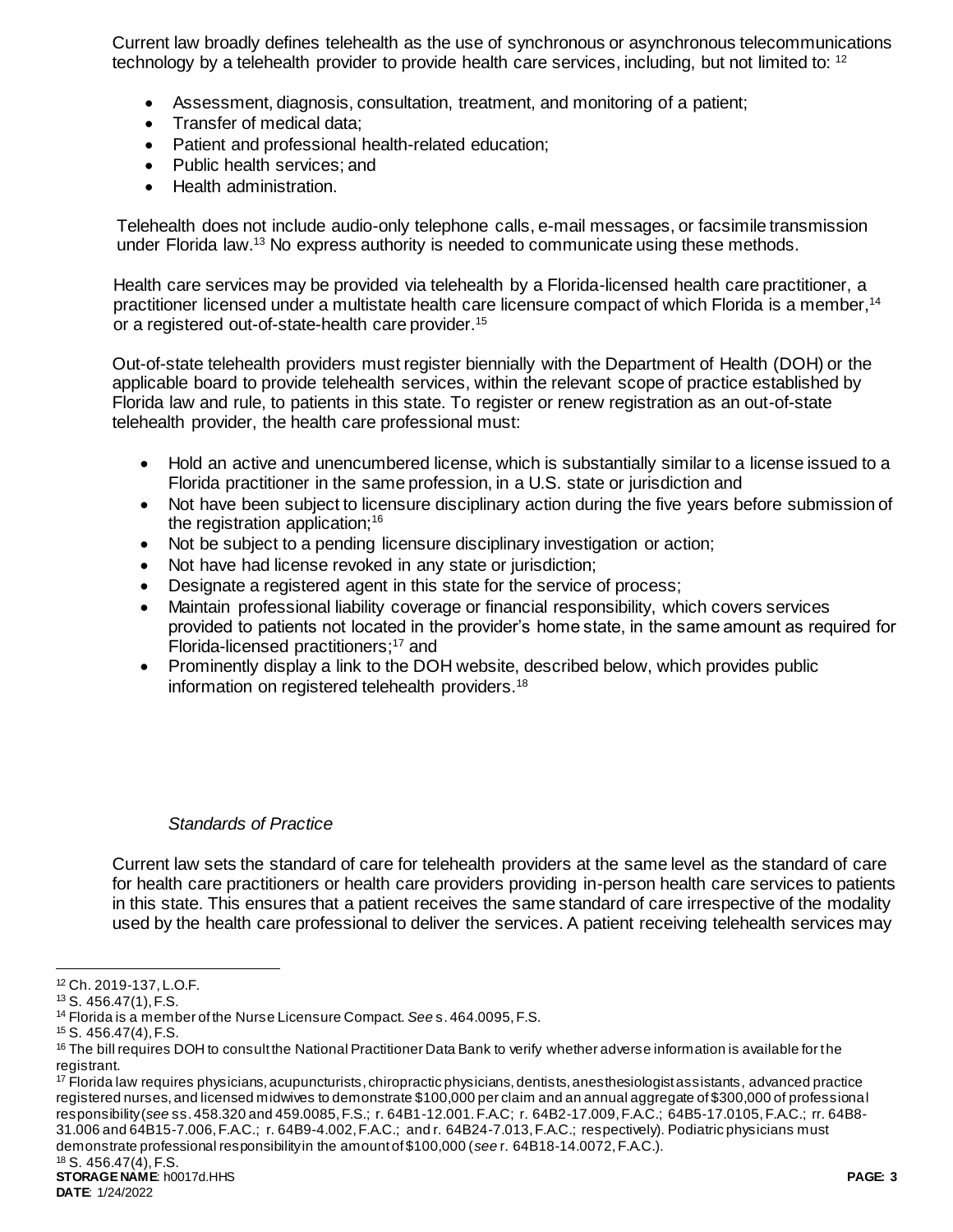be in any location at the time services are rendered and a telehealth provider may be in any location when providing telehealth services to a patient.<sup>19</sup>

Practitioners may perform a patient evaluation using telehealth. A practitioner using telehealth is not required to research a patient's medical history or conduct a physical examination of the patient before providing telehealth services to the patient if the telehealth provider is capable of conducting a patient evaluation in a manner consistent with the applicable standard of care sufficient to diagnose and treat the patient when using telehealth.

#### Controlled Substances

#### *Florida Law*

Chapter 893, F.S., the Florida Comprehensive Drug Abuse Prevention and Control Act, classifies controlled substances into five categories, called schedules. These schedules regulate the manufacture, distribution, preparation, and dispensing of the substances listed therein. The distinguishing factors between the different drug schedules are the "potential for abuse"<sup>20</sup> of the substance and whether there is a currently accepted medical use for the substance. $21$ 

The controlled substance schedules are as follows.

- Schedule I substances have a high potential for abuse and currently have no accepted medical use in the United States, including substances such as cannabis and heroin.<sup>22</sup>
- Schedule II substances have a high potential for abuse and have a currently accepted but severely restricted medical use in the United States, including substances such as raw opium, fentanyl, and codeine.<sup>23</sup>
- Schedule III substances have a potential for abuse less than the substances contained in Schedules I and II and have a currently accepted medical use in the United States, including substances such as stimulants and anabolic steroids.<sup>24</sup>
- Schedule IV substances have a low potential for abuse relative to substances in Schedule III and have a currently accepted medical use in the United States, including substances such as benzodiazepines and barbiturates.<sup>25</sup>
- Schedule V substances have a low potential for abuse relative to the substances in Schedule IV and have a currently accepted medical use in the United States, including substances such as mixtures that contain small quantities of opiates, narcotics, or stimulants.<sup>26</sup>

#### *Federal Law*

The Federal Controlled Substances Act<sup>27</sup> also classifies controlled substances into schedules based on the potential for abuse and whether there is a currently accepted medical use for the substance. The Drug Enforcement Administration (DEA) is required to consider the following when determining where to schedule a substance:<sup>28</sup>

l <sup>19</sup> S. 456.47(2), F.S.

 $^{20}$  S. 893.035(3)(a), F.S., defines "potential for abuse" to mean that a substance has properties as a central nervous system sti mulant or depressant or a hallucinogen that create a substantial likelihood of its being: 1) used in a mounts that create a hazard to the user's health or safety of the community; 2) diverted from legal channels and distributed through illegal channels; or 3) taken on the user's own initiative rather than on the basis of professional medical advice.

**STORAGE NAME**: h0017d.HHS **PAGE: 4 DATE**: 1/24/2022 <sup>21</sup> *See* s. 893.03, F.S. <sup>22</sup> S. 893.03(1), F.S. <sup>23</sup> S. 893.03(2), F.S.  $24$  S. 893.03(3), F.S. <sup>25</sup> S. 893.03(4), F.S. <sup>26</sup> S. 893.03(5), F.S. <sup>27</sup> 21 U.S.C. § 812. <sup>28</sup> 21 U.S.C. § 811(c).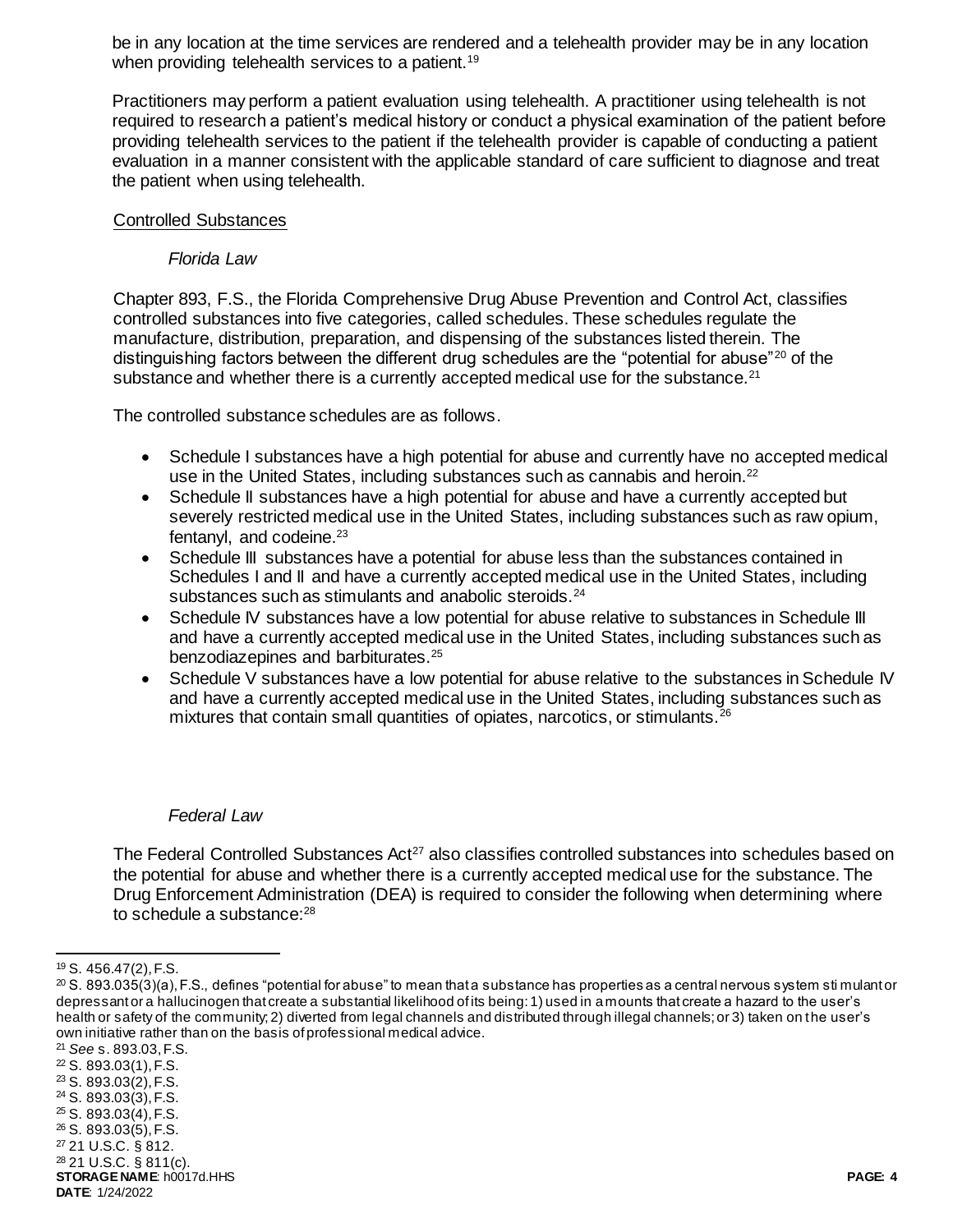- The substance's actual or relative potential for abuse;
- Scientific evidence of the substance's pharmacological effect, if known;
- The state of current scientific knowledge regarding the substance;
- The substance's history and current pattern of abuse;
- The scope, duration, and significance of abuse;
- What, if any, risk there is to public health;
- The substance's psychic or physiological dependence liability; and
- Whether the substance is an immediate precursor of a substance already controlled.

# *Telehealth Prescribing of Controlled Substances*

Federal law specifically prohibits prescribing controlled substances via the Internet without an in-person evaluation:<sup>29</sup>

No controlled substance that is a prescription drug as determined under the Federal Food, Drug, and Cosmetic Act may be delivered, distributed, or dispensed by means of the Internet without a valid prescription.<sup>30</sup>

The in-person medical evaluation requires that the patient be in the physical presence of the provider without regard to the presence or conduct of other professionals.<sup>31</sup> However, the Ryan Haight Online Pharmacy Consumer Protection Act,<sup>32</sup> signed into law in October 2008, created a pathway for telehealth practitioners to dispense controlled substances via telehealth. The practitioner is still subject to the requirement that all controlled substance prescriptions be issued for a legitimate purpose by a practitioner acting in the usual course of professional practice. But, once an in-person evaluation of the patient has occurred, the practitioner may provide future prescriptions for controlled substances for that patient using telehealth services.<sup>33</sup>

Florida law currently prohibits a telehealth provider from using telehealth services to prescribe a controlled substance except when treating:

- A psychiatric disorder;
- An inpatient at a hospital licensed under ch. 395, F.S.;
- A patient receiving hospice services as defined under s. 400.601, F.S.;
- A resident of a nursing home facility as defined under s. 400.021(12), F.S.

# **Effect of Proposed Changes**

HB 17 allows practitioners to prescribe Schedule III, IV, and V controlled substances using telehealth services without limitation and retains current law restrictions on prescribing Schedule II controlled substances through telehealth.

The bill provides an effective date of July 1, 2022.

# B. SECTION DIRECTORY:

**Section 1:** Amends s. 456.47, F.S.; relating to use of telehealth to provide services. **Section 2:** Provides an effective date of July 1, 2022.

# **II. FISCAL ANALYSIS & ECONOMIC IMPACT STATEMENT**

l <sup>29</sup> 21 CFR §829

<sup>30</sup> A valid prescription is defined as one issued by a practitioner who has conducted at least one in -person medical evaluation of the patient.

<sup>31</sup> 21 CFR § 829(e)(2).

<sup>&</sup>lt;sup>32</sup> Ryan Haight Online Consumer Protection Act of 2008, Public Law 110-425 (H.R. 6353).